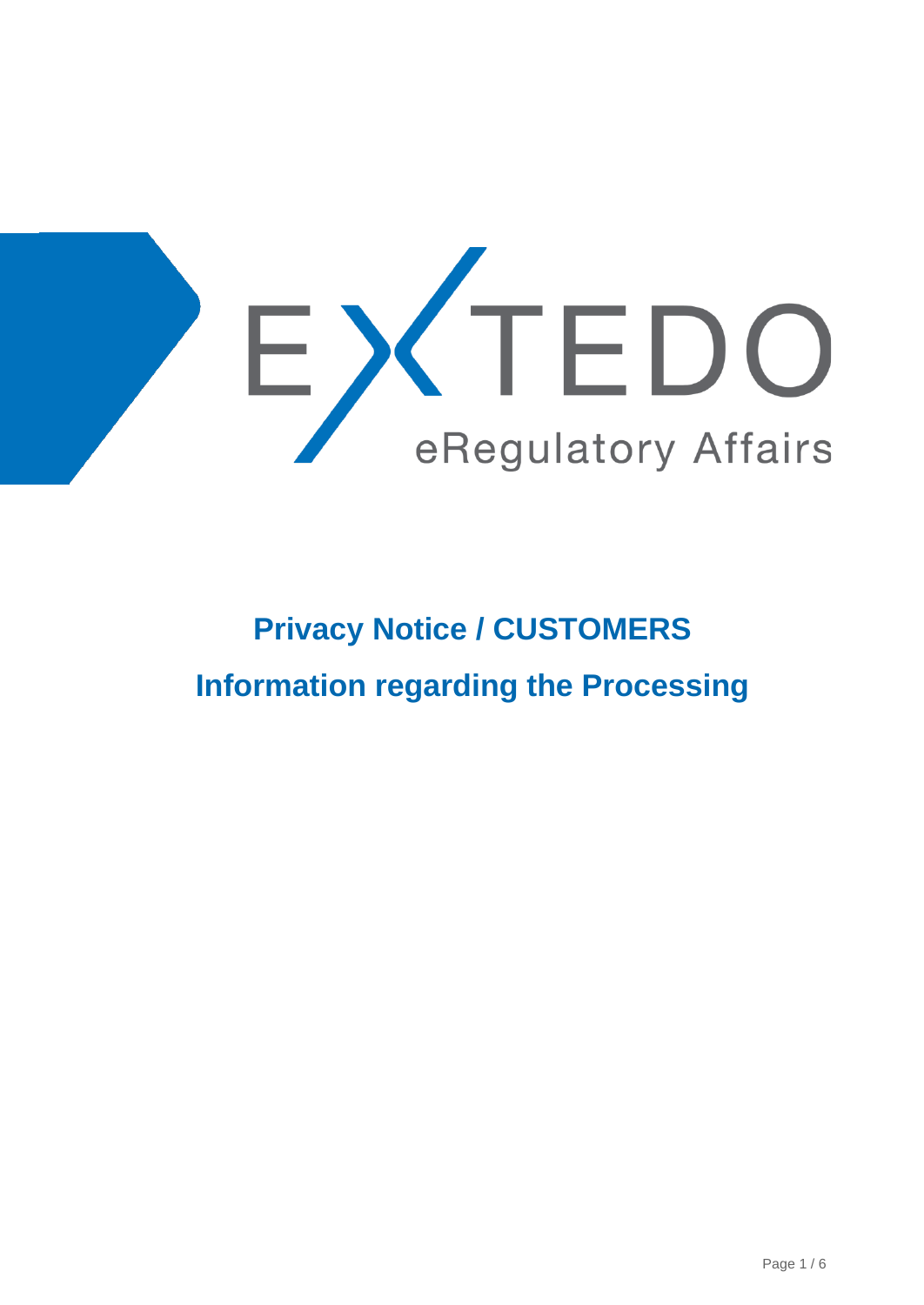

Dear customer/future customer,

We are very pleased that you have shown interest in us. Data protection is of a particularly high priority for the management of the EXTEDO.

EXTEDO processes personal data in accordance with the General Data Protection Regulation (EU) 2016/679 (GDPR) which came into effect on the 25th May 2018.

This privacy statement aims to give you the following information:

- EXTEDO's identification and contact. EXTEDO's DPO contact
- Which data does EXTEDO process?
- For which purpose(s) is EXTEDO collecting your personal data and what is the legal basis for doing it?
- How do we store your personal data and for how long?
- With whom we share your personal data?
- Your rights as a data subject and the contact of the Supervisory Authority (right to lodge a complaint)

### **Name and Address of the Controller**

Controller for the purposes of the General Data Protection Regulation (GDPR), other data protection laws applicable in Member states of the European Union and other provisions related to data protection is:

EXTEDO GmbH Einsteinstraße 30 85521 Ottobrunn Germany Phone: +49 89 189454-0

EXTEDOs Global Data Protection Officer is happy to help with questions or inquiries.

Email: [privacy@extedo.com](mailto:privacy@extedo.com)

### **Which data does EXTEDO process?**

As our customer or future customer, the data we receive from you or we might ask you for can be included in the following categories: identification and address data, contact details, forecast data, contract data, interests/preferences, billing information: payment data and bank details, IT usage data: IP address, location data, contract master data.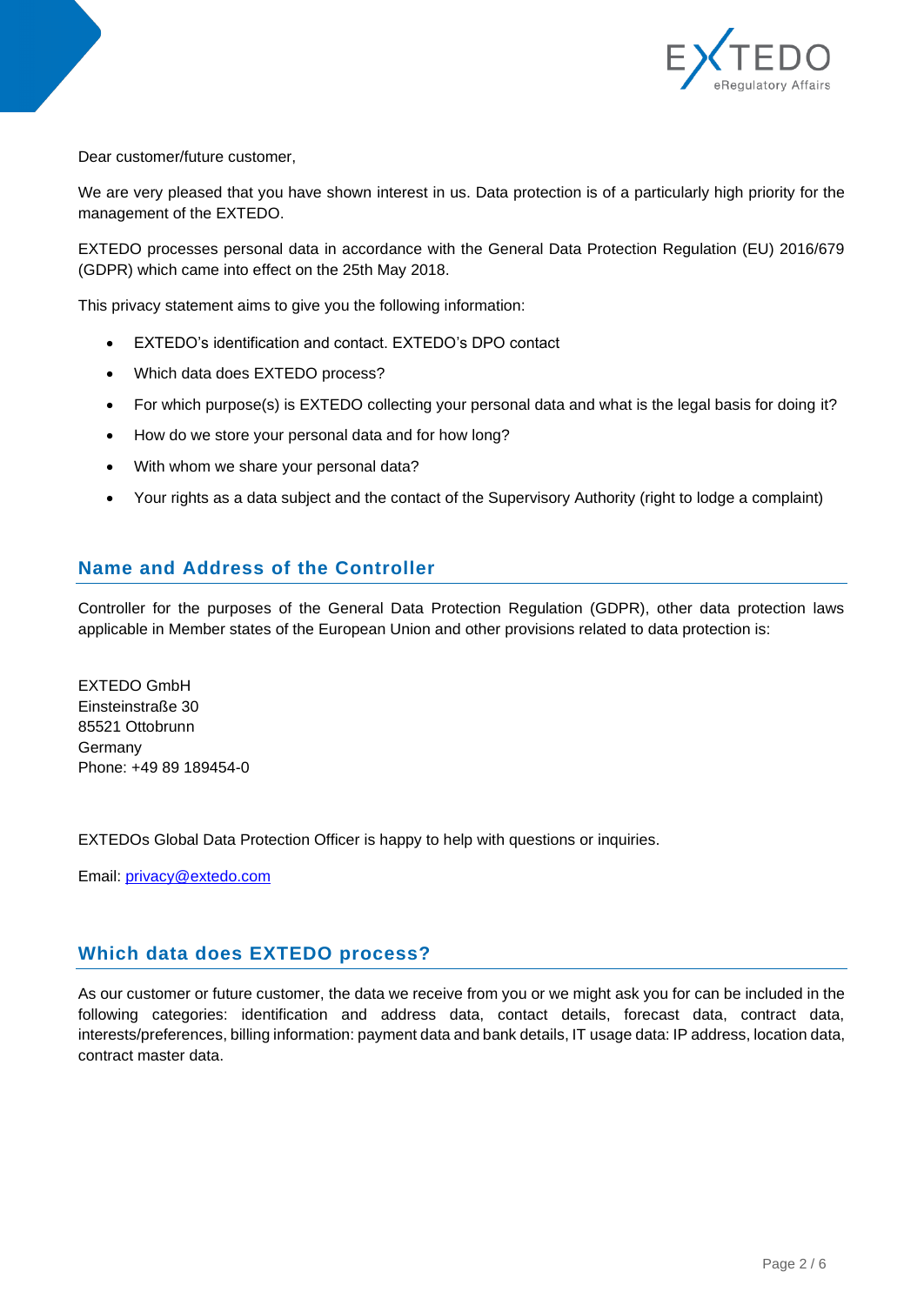

## **Our purposes for collecting your data and legal basis**

We will only process your personal data according to one or several of the next defined purposes:

a) Acquisition of prospective, potential customers for sales generation, customer care and contract management.

b) Definition of requirements for product development, user documentation, evaluation of 3rd party systems (suppliers) needed for use in EXTEDO products.

c) Acquisition of interested parties to generate sales.

d) Lead generation, customer communication, customer care

e) Customer support for EXTEDO customers and for partners:

- Technical (first, second, third level) support for EXTEDO application
- Remote support for EXTEDO customer and partner
- Email and phone support
- Web Portal

f) Carrying out customer satisfaction surveys

Data processing for other purposes is only considered if the necessary legal requirements are available in accordance with article 6 (4) GDPR. We will be aware of any information obligations under article 13 (3) DSGVO and article 14 (4) DSGVO.

The legal basis for our processing activities will fall under the Article 6(1) lit. b GDPR, as the processing of personal data is necessary for the performance of a contract or to take the necessary steps prior to entering into a contract at your request.

We clarify that the provision of personal data is partly required by law (e.g. tax regulations) or can also result from contractual provisions (e.g. information on the contractual partner). The non-provision of the personal data would have the consequence that the contract with the data subject could not be concluded.

### **Recipients**

For the purposes described above, the mentioned categories of data might be disclosed to EXTEDO's qualified and/or management personnel working for the following departments: Global Alliance & Marketing, Partner Management, Legal & Finance, Consulting, Quality Management, Product Management, Sales, Customer Support. Personal information may also be disclosed to EXTEDO Affiliates for the purposes described above.

To the extent EXTEDO engages third party processors, these processors may also have access to personal information in order to assist in the provision of services (e.g. website hosting, professional services including information technology services and related infrastructure, customer support). Such processors shall be subject to the same level of data protection and security as EXTEDO, the contractual relationship is in accordance with Art. 28 GDPR.

The current list of processes is the following:

The list above will be updated every time a new processor is involved.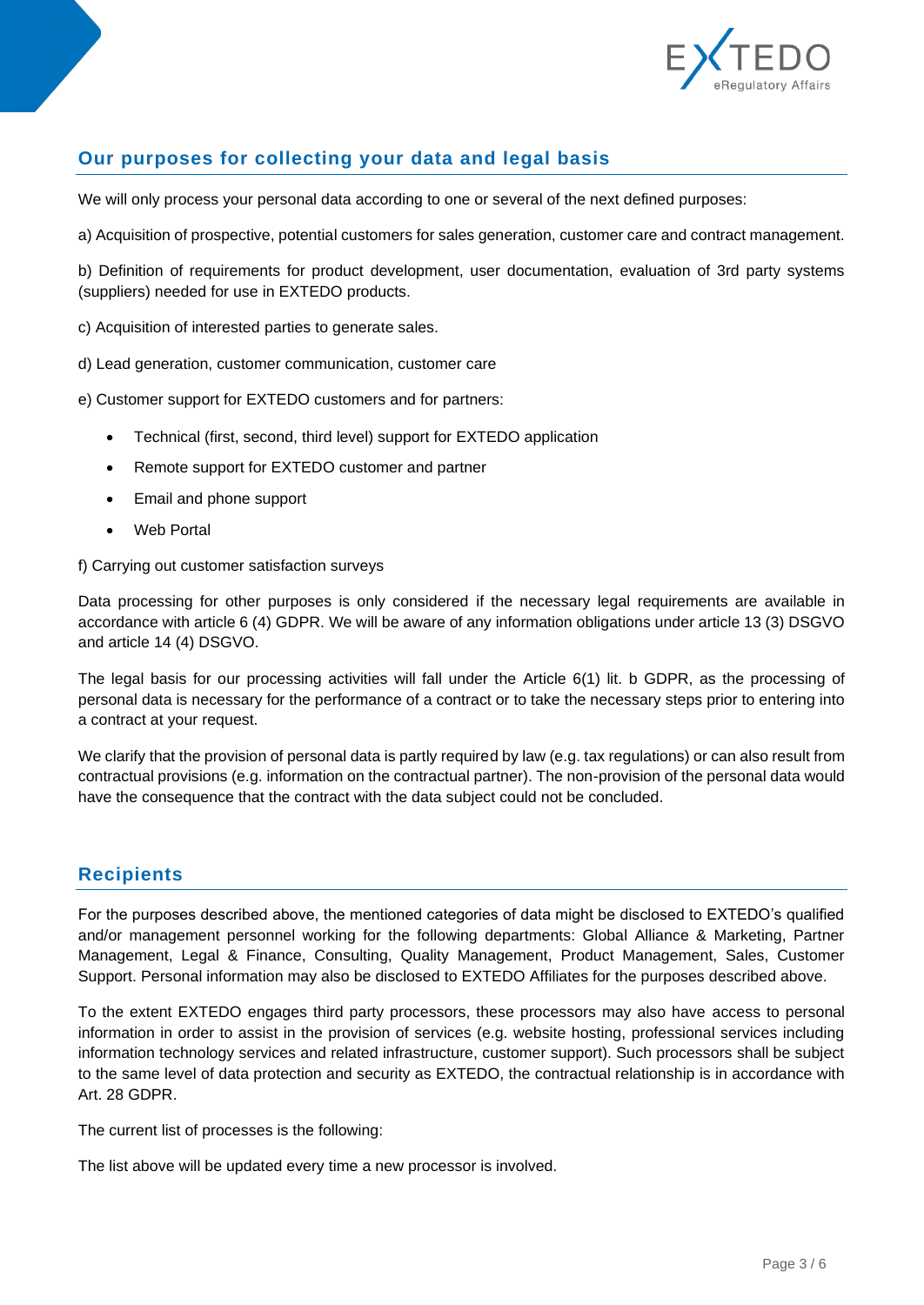

| Company                 | Country     | <b>Purpose</b>                |  |  |
|-------------------------|-------------|-------------------------------|--|--|
| Microsoft               | <b>US</b>   | Internal desktop applications |  |  |
| Salesforce              | US          | <b>CRM</b> system             |  |  |
| Hubspot                 | Germany     | Marketing automation tool     |  |  |
| <b>Cloud Consulting</b> | Germany     | External technical support    |  |  |
| LogMeln                 | US          | Webinar hosting               |  |  |
| Demodia                 | Switzerland | External marketing agency     |  |  |
| Domain Factory          | Germany     | Website hosting               |  |  |
| Syndikat7               | Germany     | Website creation and support  |  |  |

### **International data transfers**

Your personal information may be transferred to, and processed in, countries other than the country in which you are resident. These countries may have data protection laws that are different to the laws of your country. Specifically, our group company and third-party service providers and partners may operate around the world. For this reason, we have taken safeguards to require that your personal information will remain protected in accordance with this Privacy Policy. These include implementing appropriate and updated European Commission's Standard Contractual Clauses for transfers of personal information between our group companies.

### **Security**

Our infrastructure has technical and organizational security measures in place to ensure the most complete protection of the personal data to be processed.

However, no system is perfect or can guarantee that unauthorized access or theft of information will not occur. We and our business partners work hard to maintain physical, electronic and procedural safeguards to protect your information in accordance with applicable data protection requirements. Our main security measures are:

- Tightly restricted access to your data on a "need to know" basis and for the communicated purpose only
- Transferred collected data only in encrypted form, e.g. via our recruiting portal
- Firewalled IT systems to prohibit unauthorized access e.g. from hackers
- Permanently monitored access to IT systems to detect and stop misuse of personal data.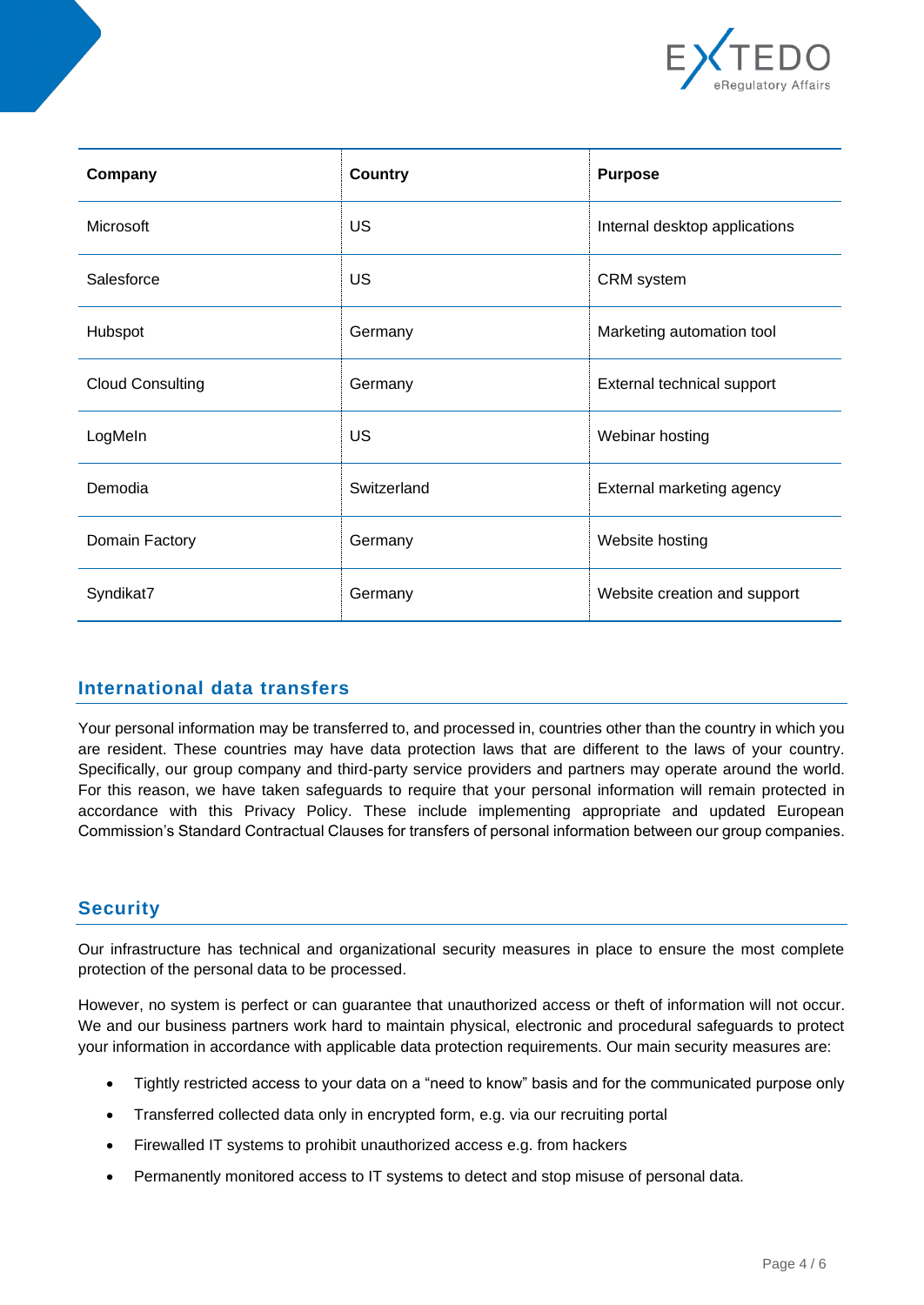

• Regular training of our staff to protect against loss, misuse and alteration of the information under our control.

#### **Data retention**

We retain personal information we collect from you where we have an ongoing legitimate business need to do so for example, to provide you with a service you have requested, to retain your information for future marketing purposes or to comply with applicable legal, tax or accounting requirements. When we have no ongoing legitimate business need to process your personal information, we will either delete or anonymize it or, if this is not possible (for example, because your personal information has been stored in backup archives), then we will securely store your personal information and isolate it from any further processing until deletion is possible. The criteria used to determine the period of storage of personal data is the respective statutory retention period. After expiration of that period, the corresponding data is routinely deleted.

## **Your data protection rights**

You have the following data protection rights, which you can exercise by contacting us using the details below:

- The right to access, correct, update or request deletion of your personal information.
- The right to object to processing of your personal information, ask us to restrict processing of your personal information or request portability of your personal information.
- The right to opt-out of marketing communications we send you at any time. You can exercise this right by clicking on the "unsubscribe" or "opt-out" link in the marketing e-mails we send you. Alternatively, you can indicate your marketing preferences for email, phone and postal marketing during registration or at any time by contacting us using the contact details provided below.
- The right, if we have collected and processed your personal information with your consent, to withdraw your consent at any time. Withdrawing your consent will not affect the lawfulness of any processing we conducted prior to your withdrawal, nor will it affect processing of your personal information conducted in reliance on lawful processing grounds other than consent.
- The right to complain to a data protection authority about our collection and use of your personal information. For more information, please contact your local data protection authority.

We respond to all requests we receive from individuals wishing to exercise their data protection rights in accordance with applicable data protection laws.

Additional information is provided via our website.

### **Supervisory Authority**

As data subject, you must be informed about the possibility of lodging a complaint to the National Supervisory Authority. Please find below the contact details of the German National Supervisory Authority.

| Bayerisches Landesamt für | Telefon | +49 (0) 981 53 1300 |                        |  |
|---------------------------|---------|---------------------|------------------------|--|
| Datenschutzaufsicht       | Telefax |                     | +49 (0) 981 53 98 1300 |  |